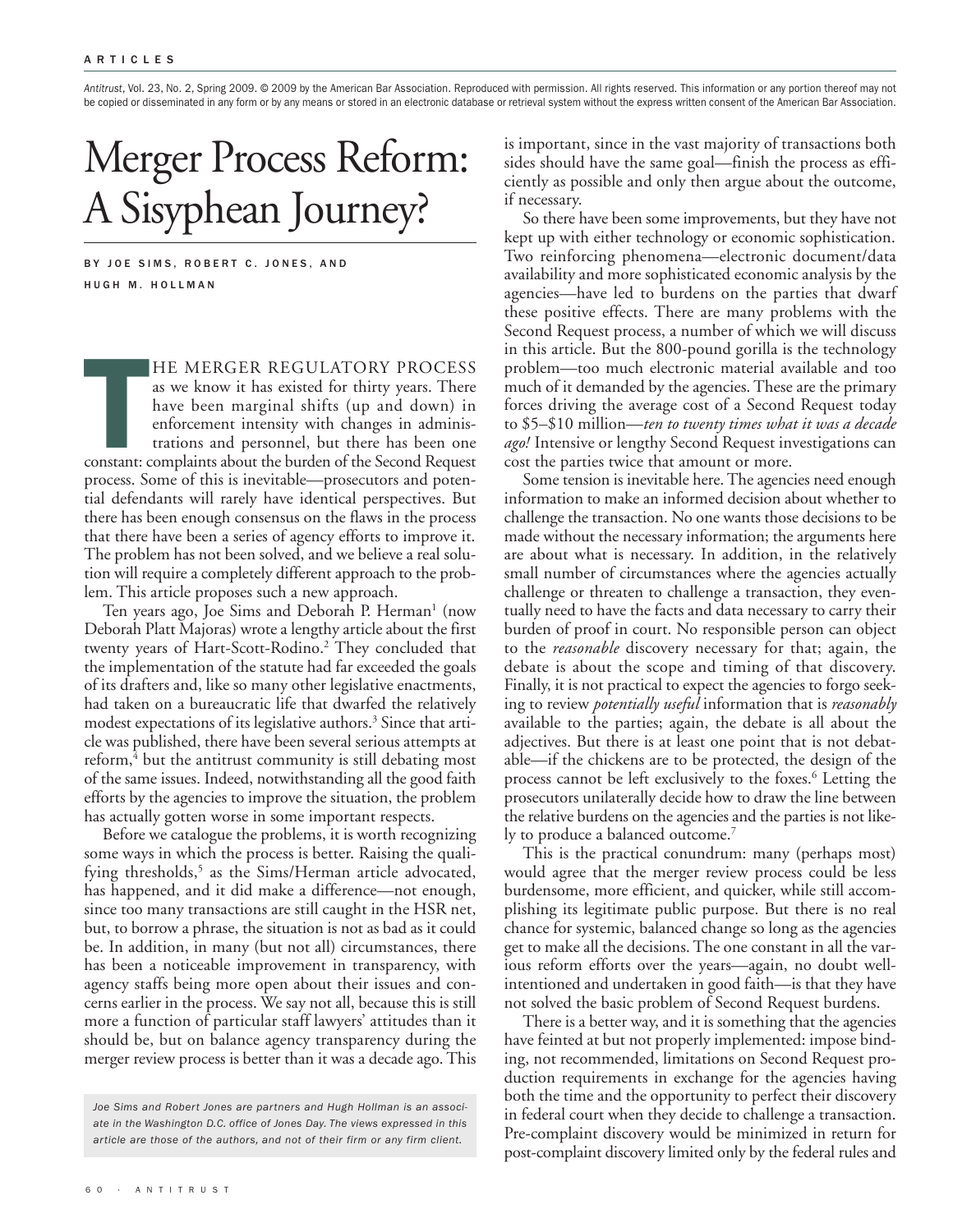a court's discretion, with the agencies assured of the time to engage the court by the imposition of a limited automatic stay upon filing of a complaint in federal court. Properly implemented, this approach would allow the agencies to obtain through Second Requests the information they need to make an informed decision about which transactions to challenge, and to impose substantial discovery burdens only on challenged transactions. At the same time, all parties would see a significant reduction in the pre-complaint merger process burden. 8

This approach could result in a higher percentage of transactions challenged, if the agencies take the approach of litigating in closer cases because of the opportunity to gain additional discovery. But we doubt it would produce a significant difference. And it would mean that for those transactions that were challenged, the amount of time required to litigate the matter might increase. But if the result of this approach was a shorter average Second Request investigation time for *all* transactions, combined with a slight increase in the number of transactions challenged and a somewhat longer average litigation time, the net impact would be strongly positive.

# **While the requirement to go to court is a critical constraint on the agencies' power, there is no comparable constraint on the burdens they can and do impose during the Second Request process.**

Of course, there is one other feature of this approach that will make some at the agencies nervous—becoming just another litigant, subject to the discretion of a federal court as to what additional discovery, over what time period, would be available post-complaint. It is hard to be too sympathetic to any agency concerns about having to conduct their discovery pursuant to federal court rules and oversight, assuming they could be guaranteed sufficient time to have the court make informed decisions on their discovery and timing requests. The agencies would no doubt worry that the parties would make the standard claims of exigencies, and that at least some courts might not take the time to give the agencies' requests the consideration they deserve.That is why our approach requires something that was considered (but rejected) in the original HSR legislation: a limited automatic stay of any transaction challenged in federal court. 9

An unlimited stay would give the agencies too much leverage and would create too big an incentive to bring marginal cases for our comfort, so we would limit the automatic stay to thirty days. This would give the agency the time to make a showing to the court as to what additional discovery was required and why; give the parties a chance to respond; and give the court the time to itself make an informed decision,

not only about discovery but also about the schedule for a preliminary injunction hearing (or possibly a trial on the merits, if the parties agreed). As a practical matter, most parties will also want time in the federal court proceeding to conduct discovery because that is their first opportunity for third-party discovery. So a short automatic stay, during which all the parties to the litigation and the court sort out the remaining schedule, should be both efficient and a source of comfort for the agencies that they will have the time to have their positions heard and considered by the court.

### **The Mountain Is Getting Higher**

While it may seem (and perhaps is) completely irrelevant today, there is really no doubt that what Congress intended when it passed the HSR Act in 1976 was to provide the federal antitrust agencies advance notice of, and a minimal amount of easily retrievable information about, significant proposed transactions. <sup>10</sup> The agencies were supposed to request data "already available to the merging parties [and] lengthy delays, and extended searches should consequently be rare."<sup>11</sup> But today's HSR process bears little resemblance to this model, having become a full-blown merger regulation system. As a practical matter, the HSR process is distinguishable from any other regulatory system only by the fact that the agencies must seek court intervention to actually block a transaction.

While the requirement to go to court is a critical constraint on the agencies' power, there is no comparable constraint on the burdens they can and do impose during the Second Request process. Clearly, the costs associated with complying with a Second Request are well beyond what was originally intended or contemplated by Congress, and are growing exponentially. The ABA Antitrust Section collected information on costs from its members and provided aggregated results to the Antitrust Modernization Commission (AMC) in 2007.12 Other commentators also provided estimates of the length and cost of the Second Request process. 13The average Second Request investigation was reported as taking six to seven months and resulted in average compliance costs of \$5 million. Those are average costs; for larger deals costs can quickly rise to the \$10–\$20 million range. <sup>14</sup> And since those data are two years old, and costs seem to be constantly rising, the actual numbers today are certainly higher.

A primary driver of increased costs is the explosion in the use of electronic communication and recordkeeping and the resulting massive increase in the number of electronic documents and data that are gathered from individuals' computers and companies' network drives. In larger deals, upwards of 175,000 pages per source is not uncommon—and this number has tripled in the last three years. Although electronic review methods have improved to help deal with this document explosion, there is an associated increase in the cost of complying as each additional page still needs to be reviewed to determine its responsiveness to the agencies' request and whether it is privileged.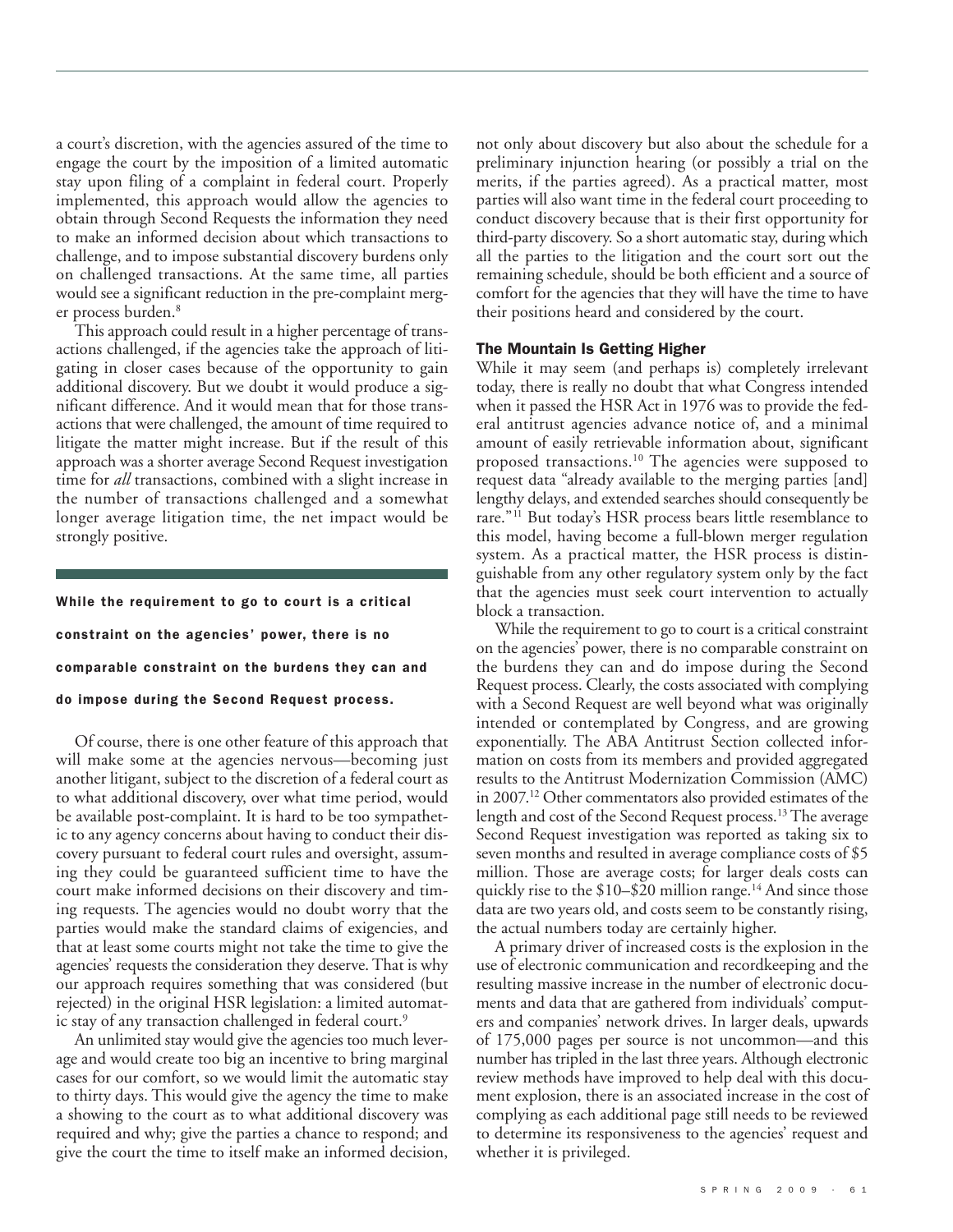Electronic review is a cost and burden primarily borne by the merging parties as they cull down the documents to a subset that is responsive to those requested in a Second Request. The average number of electronic pages gathered from a merging party for the transactions we have worked on in the 2006–08 time period was over 6 million pages. The average number of electronic pages produced to the agencies during that same time period was 1.8 million. If this is typical, and we have no reason to think it is not, parties are reviewing more than three times the large volume of documents actually being turned over to the agencies. Accordingly, the huge growth in electronic documents is having a disproportionably larger impact on the parties to transactions than on the agencies. 15

Nonetheless, the agencies have also been affected. This year, former DOJ Assistant Attorney General Tom Barnett noted that the agencies have increased their storage capacity to hold data turned over by parties by 14,000 percent since 1998, and they anticipate that their electronic storage will grow by 36,000 percent by 2013. <sup>16</sup> Unfortunately, storage is relatively cheap, so this growth is not likely to generate increased incentives for the agencies to reduce parties' burdens.

Another source of increased costs is privilege review.There is a strong correlation between the cost for each individual searched for responsive documents and the number of privileged documents kept by that individual. This is hardly surprising, as reviewing for privilege is more expensive, usually requiring more than one wave of review and then (under current agency procedures) an intensive process of drafting a log that complies with the specifications laid out by the agencies. Of course, the agencies do not bear a similar burden and, indeed, in recent times have increasingly used quibbles over minutiae on the log to delay substantial compliance claims. In fact, at the DOJ there seem to be agency staff members who are specializing in privilege log review, since they reappear on multiple transactions in that role. This implies that at least the DOJ is devoting increased resources to privilege log review. Since we are not aware of any evidence that parties are systemically misusing the privilege designation, why this would be done is unclear. There is no question that creation of the privilege log and arguments over it lengthen the review process and significantly add to the expense. 17

Apart from the actual costs of complying, lengthy investigations also leave the parties to transactions in limbo, with all the associated costs and problems. And while the average deal is in limbo for seven months, a non-trivial number of the larger transactions are delayed longer, sometimes over a year. During that time, any savings and efficiencies sought through the transaction are delayed, and the parties face other risks, including the loss of important personnel and limitations on how they can respond to marketplace opportunities or changes. Recent experience in the credit markets is an extreme illustration of how time is the enemy of transactions, and the Second Request process has now become, in many cases, the gating event to closing.

It is not meant to be a criticism of the agencies' staff at all to state the obvious—there is little institutional incentive to speed up the process. Just the opposite is true, more time to respond gives the staff more time to think, analyze and become more comfortable with their decision. One constant we have found across the Second Requests we are familiar with is that the intensity of the staff focus on compliance with the nuances of the requests drops dramatically, and the staff willingness to negotiate burden-reducing modifications increases dramatically, once the staff is assured of ample time for its investigation. Again, this is both logical and hard to criticize, but it does impact the burdens on the parties. While there are people at both agencies who do their best to move the process along, relying on these personal efforts is not a systematic solution to the problem.

#### **The Latest Round of Reforms and Results**

Working with another firm that is very active in the merger review process, <sup>18</sup> we compiled a series of statistics on deals that the two firms handled that resulted in Second Requests. In particular, we evaluated the following data points: (1) length of time to comply; (2) number of custodians; (3) time limit for search; (4) volume of documents per custodian; (5) privileged documents; (6) data requirements; and the (7) appeal process. Obviously, this is a very limited sample, but it is all we had access to; it would no doubt be interesting to see a broader range of data. 19

*Length of Time to Comply.* In 2006, both agencies introduced reforms to the merger review process that were designed to reduce the length and burden of Second Request investigations. <sup>20</sup> But their duration has not been reduced. During fiscal year 2005, the average length of an investigation was reported by the AMC to be about six to seven months. 21 Post-2006, our experience is that investigations last an average of seven months, and some take much longer. It is clear that a major part of the length of Second Request investigations is a result of the huge burden on parties to assemble all the documents and data for compliance. But in addition, the reforms themselves unintentionally have built in additional delay with their timing agreement requirements.

In their 2006 reforms, in order for the parties to qualify for a lower number of employees to be searched, the agencies required the parties to agree to a form of timing agreement. 22 Timing agreements contain provisions setting out when the parties will substantially comply and by when the parties will turn over their documents and data. They often include other details, such as which employees are deposed and the dates for their depositions or investigational hearings. To qualify for lower custodian limits—and this is what we were referring to earlier as a feint toward a real solution—the agencies also require the parties to agree to a sufficient period for the agencies to conduct post-complaint discovery should the investigation result in contested litigation.<sup>23</sup>

This is a seed that could and should be grown into a real reform, but as now being used, and in the context of other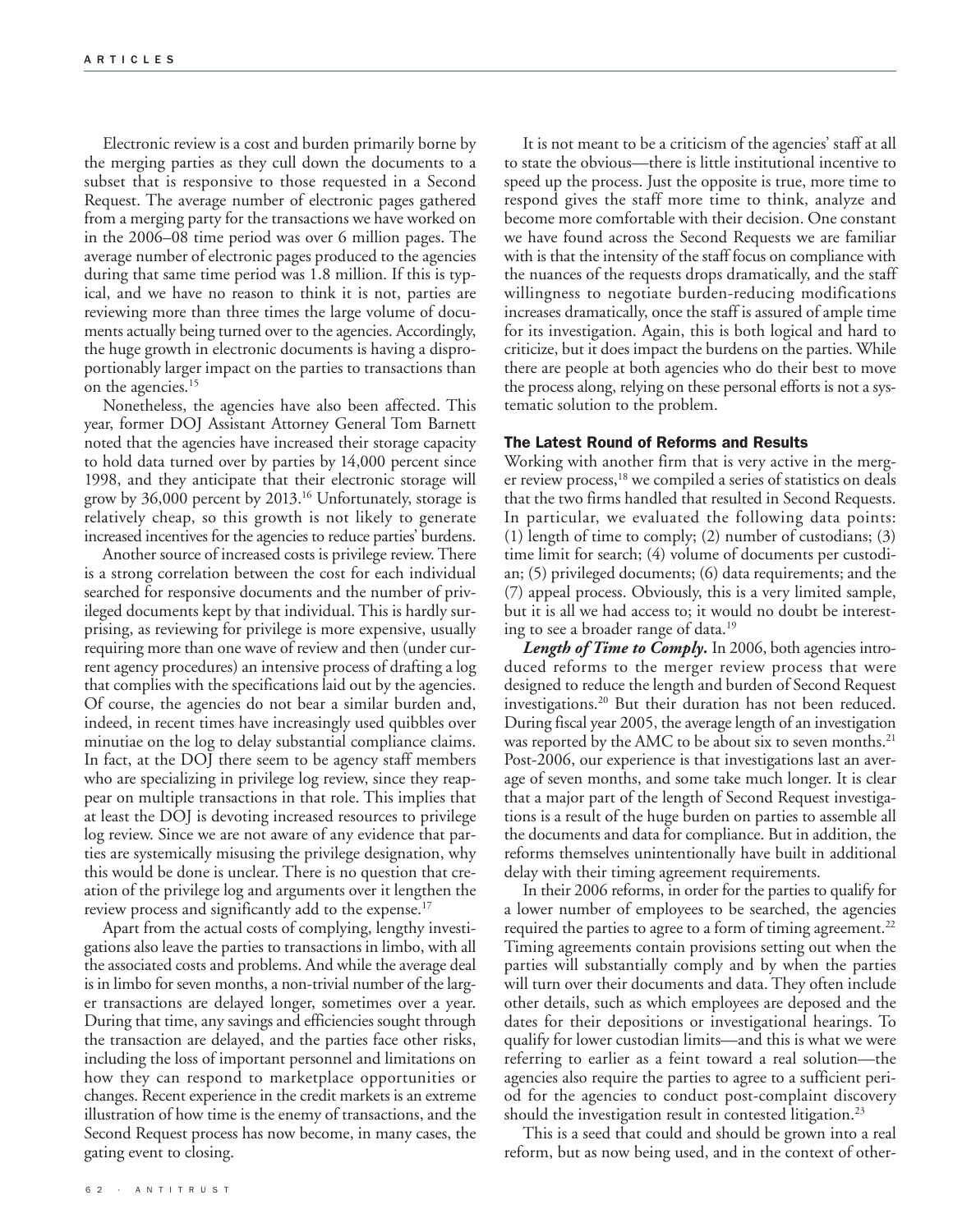wise unlimited discretion for the agencies, it is not useful. Parties in DOJ transactions do not take advantage of the promise of this reform initiative because the burden of providing the agencies with a guaranteed period of post-complaint discovery is not being offset with a commensurate reduction in the Second Request burden on the parties.<sup>24</sup> Parties in FTC transactions are much more likely to agree to a timing agreement, but that is largely because FTC staff practice is to make all modifications of the Second Request contingent upon such an agreement. Indeed, as currently extant there is no logical relationship between timing agreements and the supposed burden-reducing focus of the reforms. Our experience since the 2006 reforms is almost uniform: staff focuses heavily on the timing agreement from the outset, postponing serious consideration of the merits of the case or how to facilitate compliance.

Like many of the other suggested initiatives, the timing agreement has also morphed into more than the guidelines contemplate. For example, the FTC guidelines call for *either* a rolling production or a thirty-day extension to the postcompliance period, <sup>25</sup> but our experience is that staff (supported by and at the urging of Bureau of Competition management) are now typically requiring both, and are adding more constraints, such as a requirement that compliance not be certified before a specific date. In all but one of the post-2006 reform transactions in our sample, there has been an extension to the post-compliance period *and* a rolling production.

Timing agreements should be eliminated altogether as a condition for limitations on the scope of Second Requests. It will be in the interest of many parties to have the certainty of a timing agreement, but it should not be a condition to reasonable limitations on the scope of Second Requests. Our proposal eliminates the need for agencies to use Second Request modifications as leverage to gain a timing agreement.

*Number of Custodians.* A core feature of the 2006 reforms was the presumption that no more than a definite number of employees needed to be searched.The FTC set the default number at thirty-five, while the DOJ decided on thirty custodians. <sup>26</sup> In our experience, this default number is almost completely irrelevant. The AMC reported, based on data submitted by the ABA Section of Antitrust Law, that the average number of custodians searched was 126. 27

In our sample, the average was lower—forty-seven custodians—still considerably higher than the default.These numbers are somewhat misleading, however, since embedded in them is what often seems to be an interminable negotiation (and accompanying information production) required to convince staff to reduce the number of custodians to be searched. Clearly, the exceptions have swallowed the rule here.

While it may seem arbitrary, what is needed is an absolute limit that cannot be exceeded during the Second Request process. And since (1) more and more often it is the data that are critical to the analysis, not the documents, and (2) a relatively small number of custodians will virtually always have all the documents reasonably needed to make a complaint decision, the limit can be relatively small. We would suggest twenty-five custodians. Only an absolute limit will be effective, given the natural instincts of most staffs to assure they will not miss something that might possibly be useful.

*Time Limit for Search.* A line that both agencies drew in the sand in their 2006 reforms was a two-year default relevant time period for which a party is required to search for documents. <sup>28</sup> This was a reform over the Model Second Request that previously provided for companies to produce responsive documents from January 1 of the calendar year three years prior to the issuance of the Second Request.<sup>29</sup> The DOJ also set a three year cut-off for data that is not in the FTC reforms, another one of those inconsistencies that are so frustrating to the outside world. <sup>30</sup> In fact, these supposedly hard lines also have been largely ignored.

Generally, the agencies will ask for documents from the beginning of a calendar year two years previously—not from the date of issuance of the Second Request—resulting in the actual time period for documents varying between two to three years on average. In about a quarter of the deals in our sample, agencies have either required production of documents for longer periods or requested longer time periods for certain document requests (or custodians) that vary between three to six years. Because most of the burden on the parties is for search and review, rather than the actual production, curtailment of only some specifications to a shorter period often does little to limit the burden.

A similar trend is found for data requests, except the average data time periods are three to four years, and up to ten years for some deals. This is a significant source of unnecessary burden on the parties. We understand the dynamics here—if we were agency economists, we might want more data rather than less. But this instinct requires some balance. The reform time limits were a step in the right direction, but they need to be more rigorously adhered to.

*Volume of Documents per Custodian.* Our data show that the volume of documents per custodian, mostly electronic documents, is growing dramatically. In 2005, the average number of pages gathered from each source was 43,396. In 2006 that number had almost doubled to 75,557. But in the 2007–08 time period the average jumped to 179,205—four times greater than the average just three years before. Similar to the number of custodians, the cost of compliance is highly correlated to volume. Staff's response has usually been suggestions to reduce the volume of *production*, which does not assist the parties in dealing with the process of *collection and review* of the documents.

Much of this additional volume comes from electronic documents in company shared drives. Often companies have shared drives that serve as an electronic central filing system used by the entire company. Since shared drives are a repository for information for numerous employees—they often contain a vast quantity of documents and data that the agencies treat as a separate source of information to be reviewed,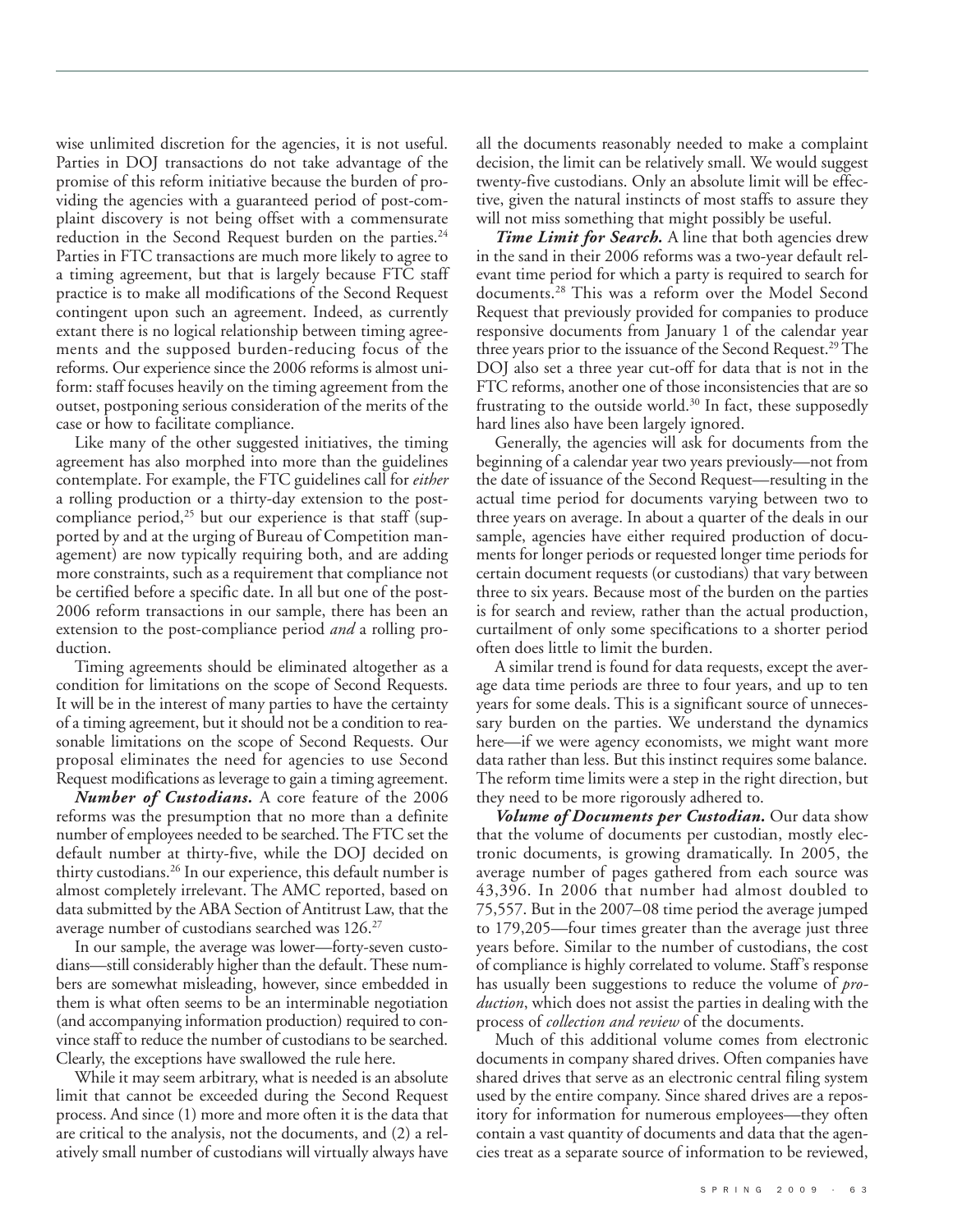limited only by the generally applicable default time period for documents. To cope with this burden, we are aware of some law firms and parties simply turning over the shared drives without any review, making the agencies' task more difficult, and risking disclosure of privileged information. We don't find this an attractive solution. Unfortunately, the reforms do not allow parties to pull files belonging only to the agreed-upon custodians from the shared drives. There is no good reason for the agencies to use the existence of shared drives to be used to effectively expand the custodian list to include every document on the shared drives. Instead, the custodian limitation should encompass only natural persons, and a search of each custodian should include a requirement that the parties ask each custodian on the search list which documents he or she accesses on any shared drives and only those documents should be reviewed for responsiveness.

*Privileged Documents.* Our analysis revealed a very high correlation between the volume of privileged documents and the cost of production. This is not surprising as firms often have additional reviews for privileged documents, and the agencies require parties to provide a log of the privileged documents that sets out various details, such as recipients of the document, date, etc. We have also noticed an increase in the number of privileged documents per custodian. Most likely thanks to e-mail and the ease with which documents are transmitted, the number of privileged documents per custodian has increased by approximately eight times since the pre-2006 time period.

The FTC tried to address the burden imposed by the privilege log with their partial privilege log initiative. <sup>31</sup> A party opting for the partial log provision is first required to provide a complete list of all the names of the custodians and the number of documents contained in each custodian's files that will be withheld under a claim of privilege. <sup>32</sup> The FTC will then identify within five business days 10 percent of the total number of custodians searched or five custodians, whichever is greater, for which the party is required to produce a complete log. <sup>33</sup> In order to exercise this option, a party must agree to provide a complete log for all custodians within fifteen days of a discovery request. 34

In theory, this initiative seems to promise a reduction in the number of privileged documents needing to be logged, but it has not produced that result. The partial privilege log provision often becomes simply another source of delay from negotiations over which custodians should qualify for the partial log. <sup>35</sup> The result of all the various issues that arise regarding the partial log is that the parties will often end up doing a complete log anyway as their privilege teams are already in place and it would be more arduous to put together a complete log in fifteen days a few months later in response to a discovery request if the transaction ends up being challenged.

Privilege logs are a significant burden and impose very significant costs on the parties. We suggest that, at a minimum, the FTC adopt the DOJ process of allowing documents to

**The most dramatic source of growing burden going forward is likely to be data. Merger analysis is increasingly data driven, as are business decisions, and more data means more opportunities to demand and analyze data.**

and from counsel to be omitted. And indeed, absent some reason to believe that the parties or their lawyers are abusing the privilege issue, we suggest that complete omission of the privilege log requirement would not make a meaningful difference in the agencies' ability to make a challenge decision, while it would significantly reduce the Second Request compliance cost and time involved for the parties to a transaction. A log could be required in any litigation, or if there is some reason to believe that the parties or their counsel are abusing the privilege exemption.

*Data Requirements.* All of what we have discussed so far is important, but the most dramatic source of growing burden going forward is likely to be data. Merger analysis is increasingly data driven, as are business decisions, and more data means more opportunities to demand and analyze data. The problem here is not so much the amount of data demanded by the agencies but rather how they insist on it being provided. Turning over raw data that has not been archived is often not a source of huge delay and expense as the data almost always exists and can be produced or accessed electronically. But the agencies generally require parties to create and run programs to turn the large volumes of data into a format that the agency prefers to work with. Reprogramming mountains of data is time-consuming and very expensive, since it frequently requires significant involvement by outside economists and other consultants. Even worse, the agencies frequently require the parties to extract old archived data, requiring additional programming to make it comparable to more recent data.

As huge as the cost is becoming for economists to manipulate the data to conform to agency requirements, much of the data production cost is hidden because often it is incurred by the client directly, using employees who must be paid overtime and/or neglect their normal duties. Of course, one way to help control these costs is to truly limit the time periods for which data are required. Another very practical possibility is to require that any data the parties use in presentations to an agency or in litigation be provided to the agency in the same form as it is used by the parties. But the potential for inappropriate burdens here remains, and will remain, very significant. 36

*Appeal Process.* The appeal process that has become a feature in most of the agencies' reform initiatives is irrelevant. <sup>37</sup> It has been our experience that the frequent departures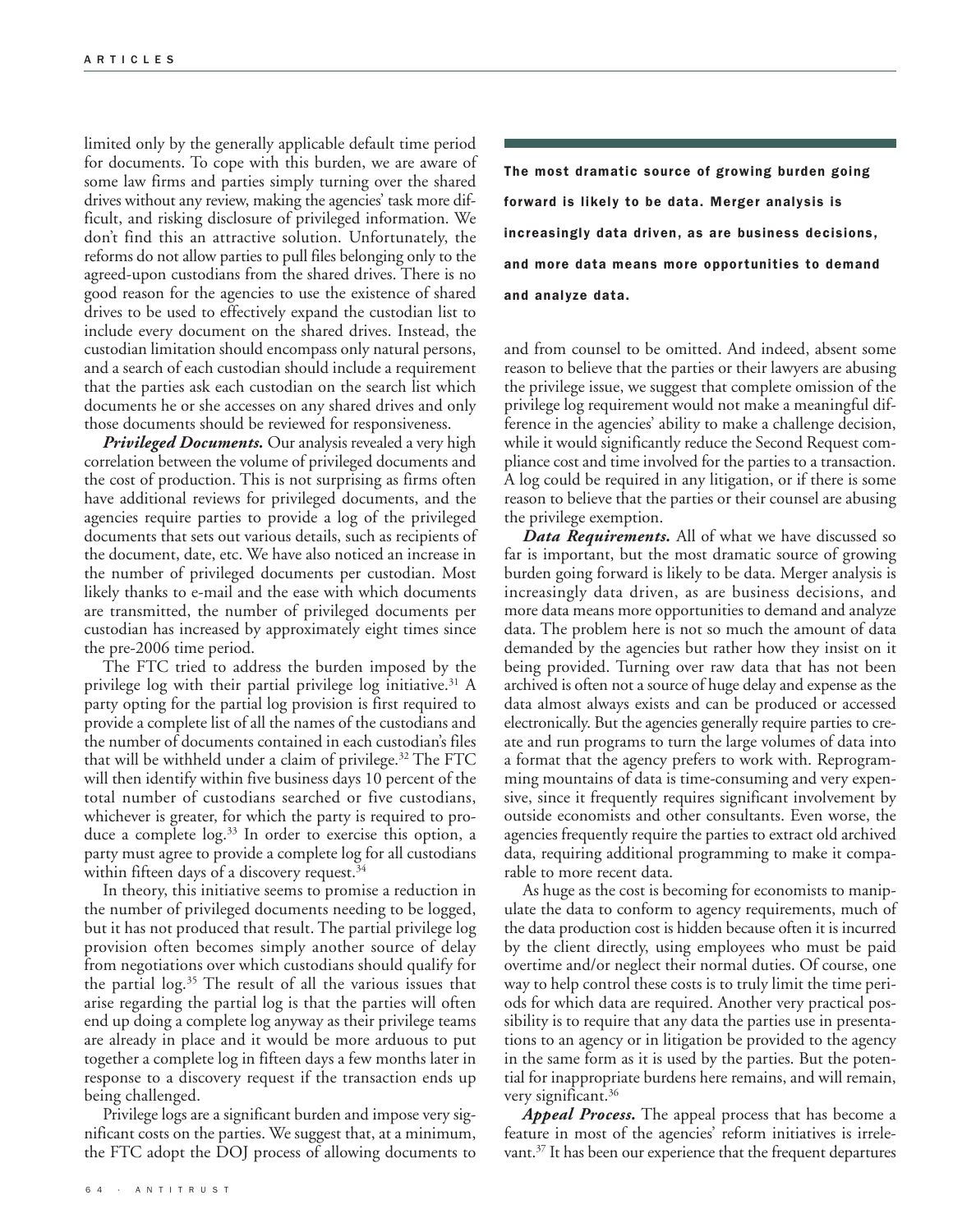from the guidelines are almost always supported by management. In one recent matter, we sought to use software programs to eliminate near-duplicates <sup>38</sup> from a very large production; staff refused, we appealed, and the staff position was upheld, despite the considerable burden that would have been alleviated and (in our view) the minimal effect on the agency's substantive analysis. Indeed, when the rare appeals have been taken, our experience is that it is more likely that agency management will insist upon additional requirements than overrule the staff. As a result, no firm active in this process that we are aware of believes that an agency appeal process creates any real protections against overreaching. If there is to be any effective appeal process, it would have to involve an independent third party, as was suggested in the Sims/Herman article ten years ago. <sup>39</sup> The common reaction to that suggestion was that it was impractical, and that may be correct, which is one of the reasons why we suggest that hard limits on pre-complaint discovery are essential to any meaningful reform.

## **The Solution**

Some things are clear. The merger review process continues to become more costly. Agency "reforms" have not really changed this trend, and logically cannot be expected to do so. The problem is likely to get worse, not better, with the growth in available electronic documents and data and the increasingly data-driven approach to merger analysis taken by the antitrust enforcement agencies.

Given this diagnosis, what is the cure? We propose here a paradigm shift, not just some more tweaking of the current flawed system. Our solution would require new mindsets from both the agencies and the antitrust bar—reflecting a recognition that the merger review process by the agencies does not need to be, and in fact should not try to be, absolutely precise. Today, the agencies try very hard to be right in their enforcement decisions—a laudable goal unless, as has happened, it increases the costs for everyone far above what is gained from a public policy perspective. We think the agencies should try to be mostly right, or put another way, try to achieve the 90 percent solution, not the 100 percent solution. 40

Adoption of this approach might mean a few more merger challenges, since we all know that some close calls are made not to litigate, but usually only after extended and burdensome Second Request investigations. And more litigation could mean more losses by the agencies, but not necessarily, if they do not significantly change the standards applied in bringing cases. But the potential gains from a streamlined merger review process are enormous.

Just do some very simple math. There are seventy Second Request investigations in a typical year. <sup>41</sup> If the average costs are now approximately \$6 million, and we reduced that cost by a third, these savings alone would be \$140 million. Add to that the internal savings for the parties, the savings to the agencies, and the additional savings from eliminating the extraordinary outlier transactions, and you are talking real money. More importantly, if we reduced the seven-month average investigation time—let's say to four months—the potential positive impact as a result (in faster realization of efficiencies and elimination of uncertainty) would likely be orders of magnitude much greater than the direct savings. And perhaps just as important, the merger enforcement process would be just that, and not a slog through meaningless documents and data for months on end.

Let's be extremely conservative and just say that we are looking at hundreds of millions in possible savings. On the other side of the ledger, there might be additional costs for a small portion of the transactions—those that are challenged but would not have been challenged with a more expansive Second Request. Even under this system, we believe the number of deals likely challenged would remain small. And for those challenged transactions, there would be post-complaint discovery costs, which might be greater if the magnitude of Second Request discovery is reduced. So the prospect of increased costs for a few balanced against reduced costs to the many (parties to deals and consumers, who realize the results of efficiencies faster) seems a small price to pay.

How exactly would we accomplish this? We urge (through legislation if necessary) imposition of the following conditions on Second Request investigations:

- 1. Eliminate the timing agreement as a condition of any Second Request modification.
- 2. Limit the number of custodians that must be searched to twenty-five in every transaction.
- 3. Limit the time period for documents to two years and for data to three years.
- 4. Require parties to make rolling productions of data and documents, and to provide the agencies with all data used to support any presentations.
- 5. Eliminate the requirement of a privilege log; any abuse will likely be rare, would be uncovered in a litigation, and if necessary, specific penalties could be imposed as a deterrent.
- 6. Require the agencies to make a decision whether to challenge the transaction within forty-five days of certification of substantial compliance. 42
- 7. Impose an automatic thirty-day stay on the closing of any transaction from the filing of a complaint in federal court. Require the parties to come to an agreement within ten days on both discovery obligations and a schedule for a preliminary injunction or trial on the merits, or present within another seven days their respective positions to the court, leaving an additional thirteen days for the court's decision. Post-complaint discovery would be subject to the Federal Rules and the court's discretion.

# **Conclusion**

The ABA's Section of Antitrust Law's recently published Transition Report calls for the agencies to assess the impact of their merger process review initiatives. <sup>43</sup> The Antitrust Modernization Commission made a similar plea. <sup>44</sup> Obviously, the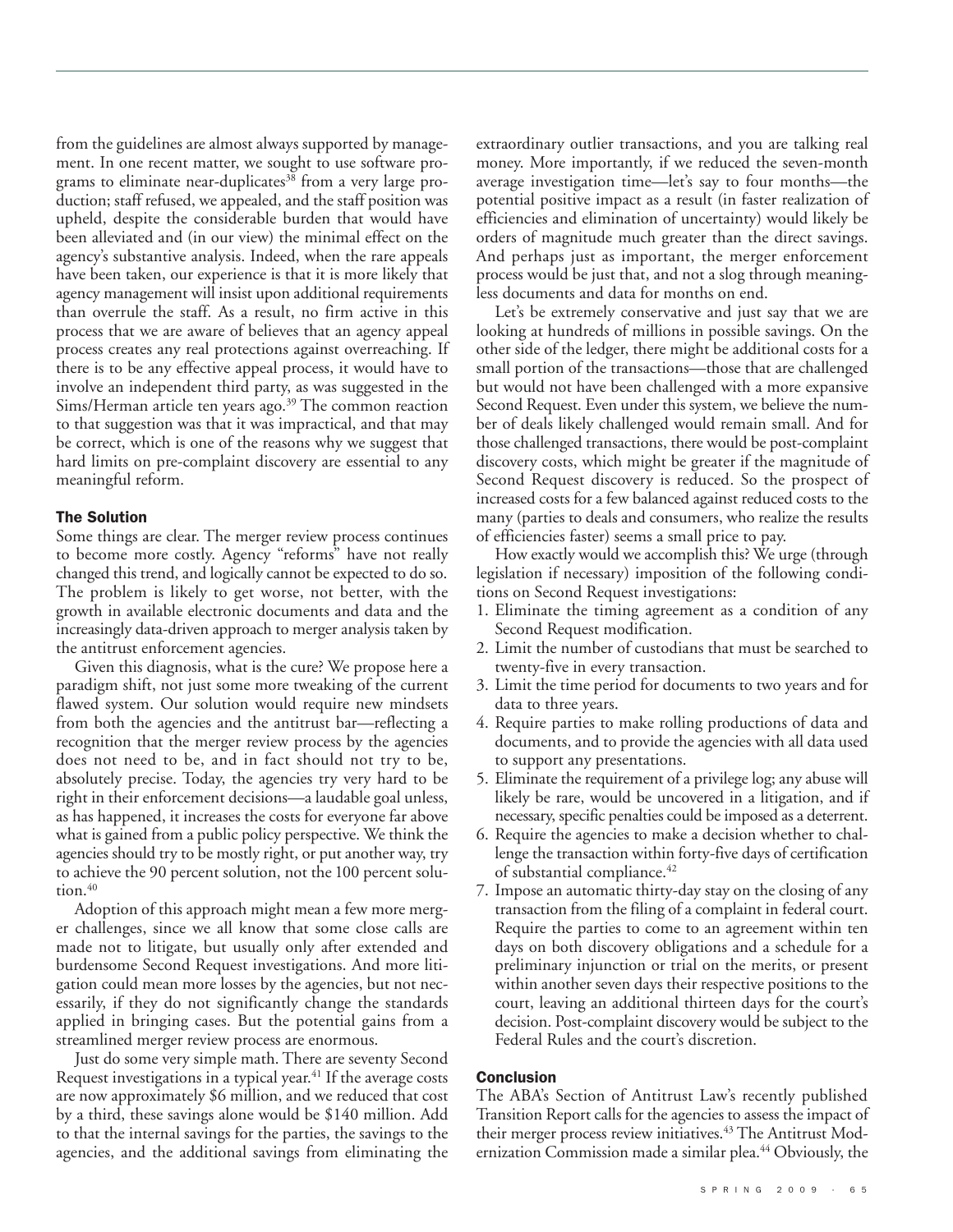problems that have been a part of this process from its beginnings three decades ago have not yet been solved.

We hope that this article offers some useful ideas toward a solution. While we recognize the data limitations in our sample, we think the two firms whose experience we relied on have a reasonable basis for evaluating how the process is actually working. Risking sounding like the agencies, broader data sets are always useful, and thus we would encourage a more systematic investigation of the actual facts.

Still, the heart of the problem is that today the agencies have the incentive (and in their view the need) to use the Second Request process to prepare for litigation *in every deal*. As a result, the costs and delays that are imposed on transactions that are not challenged are greater than they need to be. The only practical solution to that problem is to eliminate the need for (and ability of) the agencies to strive for that goal, or even just for maximum precision in their decisions whether to challenge. For the staff, more time will almost always be desirable. There is no way to eliminate that natural human impulse. Consequently, it is necessary to place what admittedly are arbitrary limits on what can be demanded and the delays that can be imposed by the agencies pre-complaint.

We recognize that to some extent we are trying to go back to the future and make the Second Request process something more akin to what was originally intended by Congress some thirty years ago. But the core concept of the original HSR legislation was sound—create the ability to evaluate whether to challenge a transaction and then allow that challenge to take place prior to the transaction closing. Unfortunately, inexorable processes of bureaucracy and technological change have overwhelmed this concept and produced instead a regulatory process that is made barely palatable only by the fact that the agencies need to seek federal court intervention to actually block a transaction.

Our proposed reforms attempt to reduce or at least slow down the increase in costs on parties to mergers, while still allowing anticompetitive mergers to be effectively challenged. Let the debate begin.<sup>1</sup>

U.S.C.C.A.N. 2637, 2643. They only missed by about 1500 percent; in 2007, 2,201 transactions were reported under the HSR Act. See Dep't of Justice & Federal Trade Comm'n, Hart-Scott-Rodino Annual Report to Congress 2 (2008), *available at* http://www.ftc.gov/os/2008/11/hsr reportfy2007.pdf [hereinafter *2007 HSR Report to Congress*].

- <sup>4</sup> *See, e.g.*, Fed. Trade Comm'n & Dep't of Justice, Hart-Scott-Rodino Premerger Program Improvements (Mar. 23, 1995), *reprinted in* 6 Trade Reg. Rep. (CCH) ¶ 45,525 (1995) [hereinafter HSR Improvements]; Press Release, Fed. Trade Comm'n, FTC Announces Changes to "Second Request" Procedures During Premerger Review (Apr. 5, 2000), *available at* http:// www.ftc.gov/opa/2000/04/hsrinits.shtm; Press Release, U.S. Dep't of Justice, Antitrust Division Announces Merger Review Process Improvements (Apr. 6, 2000), *available at* http://www.usdoj.gov/atr/public/press\_ releases/2000/4511.htm [hereinafter DOJ 4/6/2000 Press Release]; Press Release, U.S. Dep't of Justice, Antitrust Division Releases Details of Merger Review Process Initiative (Oct. 12, 2001), *available at* http:// www.usdoj.gov/atr/public/press\_releases/2001/9305.htm; Statement of the Federal Trade Comm'n's Bureau of Competition on Guidelines for Merger Investigations (Dec. 11, 2002), *available at* http://www.ftc.gov/os/ 2002/12/bcguidelines021211.htm [hereinafter FTC Guidelines]; Press Release, Fed. Trade Comm'n, FTC Chairman Announces Merger Review Process Reforms, Feb. 16, 2006, *available at* http://www.ftc.gov/ opa/2006/02/merger\_process.shtm; Press Release, U.S. Dep't of Justice, Antitrust Division Announces Amendments to Its 2001 Merger Review Process Initiative (Dec. 15, 2006), *available at* http://www.usdoj.gov/ atr/public/press\_releases/2006/220302.htm.
- <sup>5</sup> Department of Commerce, Justice, and States, the Judiciary, and Related Agencies Appropriations Act, 2001 P.L. 106-553, 114 Stat. 2762, § 630 (Dec. 31, 2000). *See 2007 HSR Report to Congress*, *supra* note 3, at 2 n.2 ("The decrease in the number of reportable transactions since fiscal year 2000 is, to a considerable extent, a result of the significant statutory changes to the HSR Act that took effect on February 1, 2001. The legislation raised the size-of-transaction threshold from \$15 million to \$50 million (with annual adjustments for inflation that began in 2005), and made other changes to the filing and waiting period requirements.").
- $6$  It could be argued that the real chickens here are consumers, who need to be protected from anticompetitive mergers. But while consumers are certainly the ultimate beneficiaries when anticompetitive mergers are blocked, consumers and the parties are the victims when efficient mergers are unnecessarily delayed. During the Second Request process, which takes place before a decision to challenge has been made, and certainly before any determination that the transaction is anticompetitive, the presumed innocents include the parties to the transaction, facing the relatively unconstrained power of the federal government. Ultimately, of course, consumers bear all the costs, both direct and indirect.
- <sup>7</sup> *See* J. Thomas Rosch, FTC Commissioner, Reflections on Procedure at the Federal Trade Commission, Remarks at the ABA Antitrust Masters Course IV at 10 (Sept. 25, 2008), *available at* http://www.ftc.gov/speeches/rosch/ 080925roschreflections.pdf ("Moreover, the pre-complaint investigation is not a level playing field. Staff can and do engage in 'one-way' discovery during this period; Respondents can engage in no discovery until after a complaint is issued. This 'one way' discovery conducted by the staff, particularly when coupled with the 'leave no stone unturned' approach, can be enormously burdensome and expensive for Respondents."). This is all completely understandable. The agencies want to be right on the competitive merits; they do not want to have to rely on what they see as incomplete evidence in deciding whether to challenge a transaction. And they want to be as prepared as possible to litigate a case before they file a federal court action; they do not want to rely upon the uncertainty of federal discovery after a complaint is filed. Let's be candid—the longer it takes the parties to comply with a Second Request, the longer the agencies have to accomplish these, sometimes quite complicated, tasks.
- <sup>8</sup> FTC Commissioner Rosch tries to get to a similar result by simply lowering the bar for bringing cases. *See* J. Thomas Rosch, FTC Commissioner, A Peek Inside: One Commissioner's Perspective on the Commission's Roles as Prosecutor and Judge, Remarks Before the NERA 2008 Antitrust & Trade Regulation Seminar (July 3, 2008), *available at* http://www.ftc.gov/ speeches/rosch/080703nera.pdf ("But plaintiffs in private antitrust cases (and other litigation) don't have the benefit of the "one-way" discovery that our staff has prior to issuance of a complaint."); *see also* Rosch, *supra* note

<sup>1</sup> Deborah Platt Majoras subsequently became Principal Deputy Assistant Attorney General in the Antitrust Division of the U.S. Department of Justice and then the Chairman of the Federal Trade Commission. In both positions she tried hard to be part of the solution, but despite her efforts the problem remains. Ms. Majoras has no responsibility for the contents of this article.

<sup>2</sup> The Hart-Scott-Rodino Antitrust Improvements Act of 1976, Pub. L. No. 94- 435, 90 Stat. 1383 (1976) [hereinafter HSR Act]; Joe Sims & Deborah P. Herman, *The Effect of Twenty Years of Hart-Scott-Rodino on Merger Practice: A Case Study of Unintended Consequences Applied to Antitrust Legislation*, 65 ANTITRUST L.J. 865 (1997).

<sup>&</sup>lt;sup>3</sup> At the time, Representative Rodino explained that the HSR notification requirements would only impact "the very largest corporate mergers—about the 150 largest out of the thousands that take place every year. . . . If these premerger reporting requirements were imposed on every merger, the resulting added reporting burdens might more than offset the decrease in burdensome divestiture trials. That is why [the bill] applies only to approximately the largest 150 mergers annually." H.R. Rep. No. 94-1373, at 11, 1976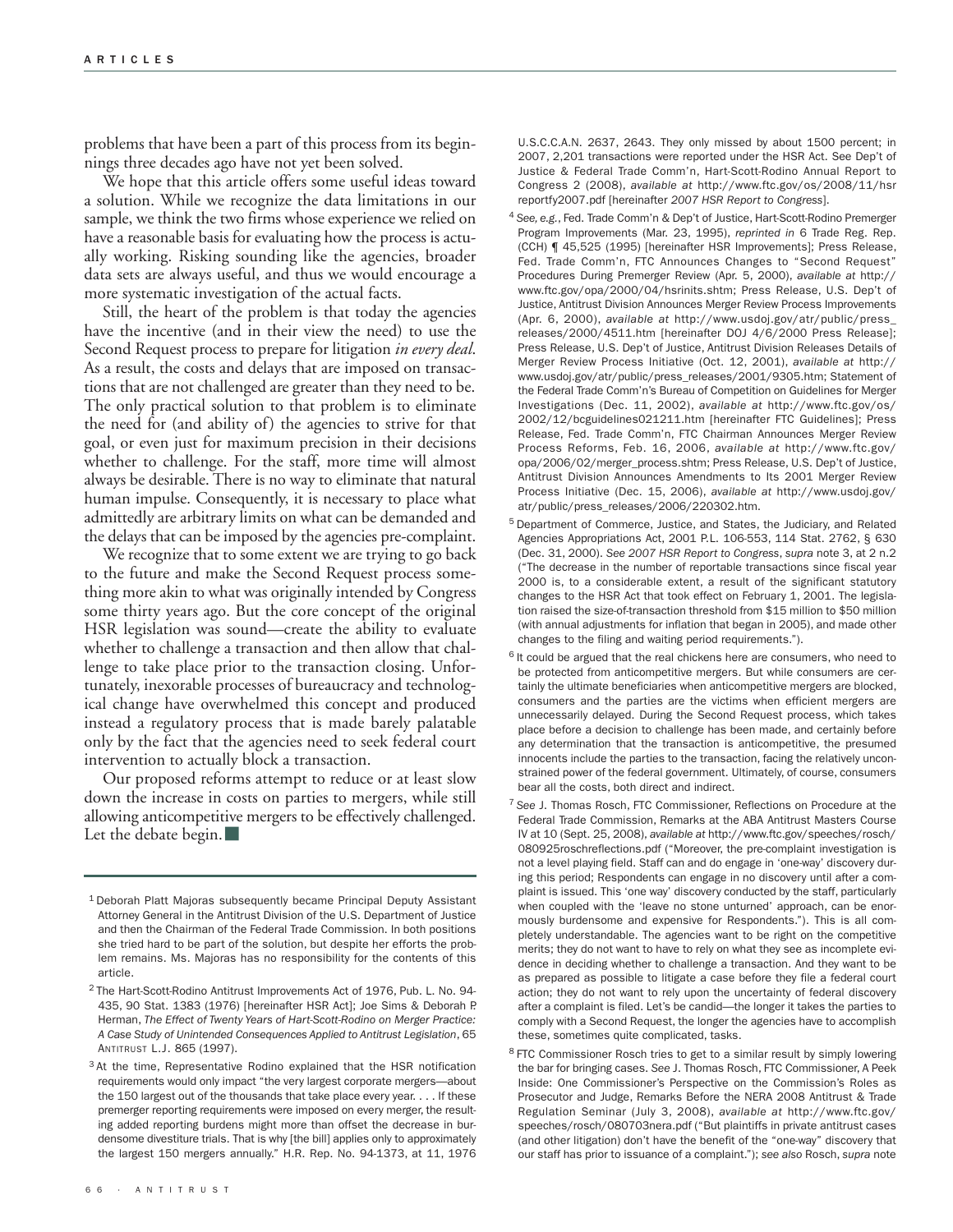7, at 11–12 ("Let me turn now to my radical thoughts. What would happen if a 60% probability were deemed a sufficient reason to believe to vote out an antitrust complaint?"). But it is not the standard for bringing cases that is the problem; rather, it is the reluctance to depend on federal court discovery for those cases that are litigated. Based on our own experience and insights from others, we believe that most former agency decision-makers would concede that, while more information is sometimes (not always) useful, they would be capable of making reasonably informed decisions using the same criteria as today with a significantly lower volume of information than is typically available under current processes.

- <sup>9</sup> The Senate removed the automatic stay provision by amendment on June 10, 1976. 122 CONG. REC. 17,426 (1976). See 122 CONG. REC. 30,877 (1976) ("It was, after all, the prospect of protracted delays of many months—which might effectively "kill" most mergers—which led to the deletion, by the Senate and the House Monopolies Subcommittee, of the 'automatic stay' provisions originally contained in both bills.").
- <sup>10</sup> In 1976, Congress was trying to resolve a perceived enforcement problem that had emerged during that time. In the early 1970s, the enforcement agencies had limited power to halt a merger before litigation. If they were successful in litigation—and they often were during that time period—it was usually too late to meaningfully enforce the Clayton Act. H.R. Rep. No. 94- 1373, at 8, 1976 U.S.C.C.A.N. at 2640. During the course of post-merger litigation, the acquired firm's operations were often irreversibly "scrambled" with those of the acquiring firm, making the restoration of an independent competitor difficult if not impossible. *Id.* at 8–9, 1976 U.S.C.C.A.N. at 2640–41. Post-consummation merger litigation also dragged on for years as the acquiring firm had no incentive to speed-up the litigation. *Id.* By contrast, pre-consummation litigation was rapid but the parties had to agree not to close. *Id.* To solve these problems, Congress was asked to pass the HSR Act to require merging parties to provide advance notice of their intention to merge and a limited amount of information about the merger. *Id.* at 11, 1976 U.S.C.C.A.N. at 2643. Once the parties complied with the information requests, they would be free to close their transaction unless the government won an injunction in federal court. *Id.*
- <sup>11</sup> 122 CONG. REC. 30,877 (1976).
- <sup>12</sup> Letter from Joseph Angland to the Antitrust Modernization Commission re: Data Regarding the Burden Involved in Responding to HSR Second Request Investigations (Feb. 22, 2007) *available at* http://govinfo.library.unt.edu/ amc/public\_studies\_fr28902/merger\_pdf/070222\_aba\_mergers.pdf.
- <sup>13</sup> ANTITRUST MODERNIZATION COMM'N, REPORT AND RECOMMENDATIONS 163 (2007), *available at* http://govinfo.librar y.unt.edu/amc/report\_recom mendation/toc.htm [hereinafter *AMC Report*].
- <sup>14</sup> *See, e.g.*, Complaint for Declaratory and Injunctive Relief, Whole Foods Market, Inc. v. FTC, No. 1:08-cv-02121, at 16 (D.D.C., Dec. 8, 2008) ("In total, Whole Foods spent more than \$12 million dollars in legal and expert fees and costs in complying with the Commission's Second Request and investigation and defending the merger through September of 2007—and has spent through September 2008 an additional \$4.5 million in defending the merger.").
- $15$  The agencies theoretically allow the use of search terms, but only after they approve them in advance. While there is some variance between the agencies, gaining agreement on search terms can take as long as reviewing the documents. Unless there is some evidence that the parties have jiggered the search terms in some way so as to produce an inappropriately limited collection of documents, how the parties collect and make responsiveness decisions should be left to their discretion, as is the general rule for deciding which are responsive documents.
- 16 Thomas O. Barnett, Asst. Att'y Gen., U.S. Dep't of Justice, Lewis Bernstein Memorial Lecture: Current Issues in Merger Enforcement: Thoughts on Theory, Litigation Practice, and Retrospectives 22 (June 26, 2008), *available at* http://www.usdoj.gov/atr/public/speeches/234537.pdf.
- <sup>17</sup> More aggressive use of clawback concepts would not solve this problem. Few clients will be comfortable with simply producing potentially privileged documents without review, even if (which is not at all clear) they could easily retrieve them if they discovered that privileged documents had been produced. Moreover, the agencies have no ability to change existing state and federal law regarding waiver of privilege.
- <sup>18</sup> We thank Arnold & Porter LLP for supplying us with anonymous data from several of their recent Second Requests. The views in this article are those of the authors.
- $19$  Space constrains us from an exhaustive description of all the aspects of the Second Request process that impose costs and delay. If there is a serious effort at reform, that effort should be thorough. The natural incentives discussed above to seek additional time tend to lead to efforts by too many staffs to stretch out, or use as a negotiating chit, any aspect of the process that can serve that purpose.
- <sup>20</sup> *See, e.g.*, Deborah Platt Majoras, Chairman, Fed. Trade Comm'n, Reforms to the Merger Review Process 2 (Feb. 16, 2006), *available at* http:// www.ftc.gov/os/2006/02/mergerreviewprocess.pdf [hereinafter FTC 2006 Reforms] ("The reforms are intended to streamline the merger review process by formalizing well-defined best practices. They are designed to facilitate rapid identification of the relevant issues, preparation of more focused second requests, and use of consistent investigation timetables."); *see also* U.S. Dep't of Justice, Merger Review Process Initiative, *available at* http://www.usdoj.gov/atr/public/220237.pdf [hereinafter DOJ 2006 Reforms] ("The goals are to identify critical legal, factual and economic issues regarding the proposed transaction more quickly, to facilitate more efficient and more focused investigative discovery, and to provide for an effective process for the evaluation of evidence, in an effort to deploy the Division's investigative resources more efficiently. These efforts likely will reduce the investigative burden upon all concerned.").
- <sup>21</sup> *AMC Report*, *supra* note 13, at 164.
- <sup>22</sup> *See* DOJ 2006 Reforms, *supra* note 20, at 6; FTC 2006 Reforms, *supra* note 20, at 15–17.
- <sup>23</sup> *See* FTC 2006 Reforms, *supra* note 20, at 19 ("Accordingly, for the custodian presumption to apply to a party, the party must agree that, if the FTC brings a litigation challenge to the transaction, the party will agree to propose to the court jointly with the FTC a scheduling order that contains at least a 60-day discovery period."); *see* DOJ 2006 Reforms, *supra* note 20 ("The [timing] agreement shall include provisions to ensure that the Division has sufficient time to conduct post-complaint discovery if it challenges the transaction in district court.").
- <sup>24</sup> *See* Barnett, *supra* note 16, at 25 ("One of the most significant revisions is the new 'Process & Timing Agreement' merger review option, under which parties may be able to limit document searches required by a Division second request to certain central files and a targeted list of 30 employees whose files must be searched for responsive documents. This option will be made available to companies that provide certain critical information to the Division early in the investigation, agree to an investigation schedule, and agree to a sufficient period for the Division to conduct post-complaint discovery should the investigation become one of the few that result in contested litigation. To date, only one company has taken advantage of this agreement. This could mean that, despite the burdens of second request productions, parties believe those burdens are worth bearing rather than to agree to a post-complaint discovery process."). We think it is much more likely that parties do not take advantage of this option because the potential benefits in practice have turned out to be relatively trivial, and thus do not justify any additional burdens.
- <sup>25</sup> *See* FTC 2006 Reforms, *supra* note 20, at 15–16 ("For the custodian presumption to apply to a party, the party also must agree to produce the documents and data responsive to the second request 30 days before it submits its certification of substantial compliance with the second request, or to enter into a mutually acceptable 'rolling' production or other timing agreement.").
- <sup>26</sup> *See id.* at 9; DOJ 2006 Reforms, *supra* note 20, at 8. The fact that the agencies could not come to a uniform number is disappointing, but reflective of the fact that the two federal antitrust agencies today are more competitive than cooperative.
- <sup>27</sup> *AMC Report*, *supra* note 13, at 164.
- <sup>28</sup> *See* FTC 2006 Reforms, *supra* note 20, at 19 ("There will be a presumption that the 'relevant time period' for a second request will be from two years prior to the date on which the FTC issues the second request until 45 days prior to the date on which the party certifies that it has substantially complied with the second request."); DOJ 2006 Reforms, *supra* note 20, at 4;